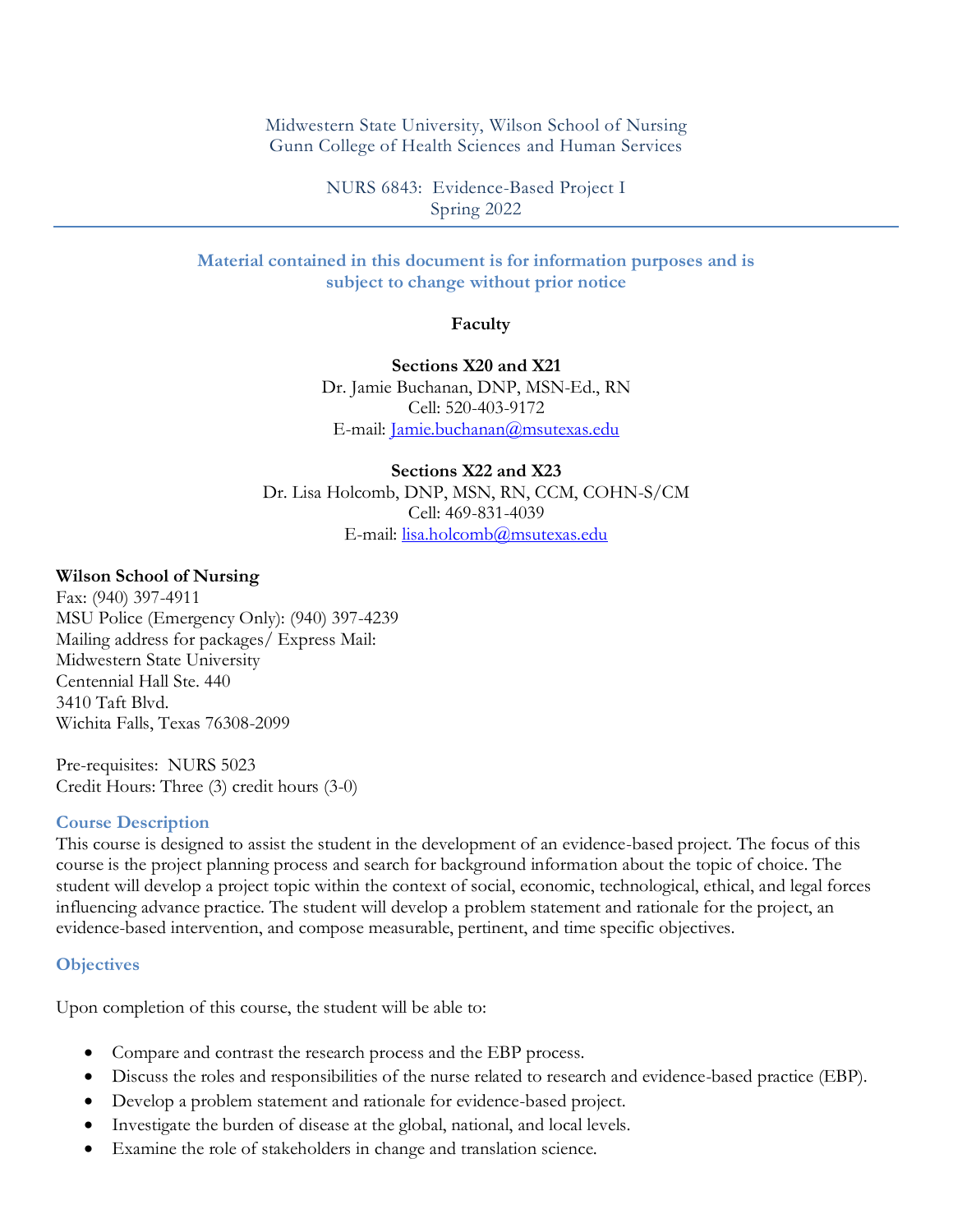- Assess challenges and barriers related to evidence translation.
- Explore the structure and function of the interprofessional team in the translation of evidence.
- Explain the interrelationships among nursing theory, practice, and research.
- Identify sources of evidence as a basis for EBP.
- Formulate a PICOT statement that relate to relevant clinical problems and demonstrate critical thinking.
- Critically appraise and interpret research findings to determine statistical and clinical significance of practice problem.
- Discuss approaches for fostering adoption of an evidence-based practice change in a health-care setting.
- Develop peer-critiquing skills.

Grading Scale \* Refer to the Progression Policy in the MSU Graduate Catalog

| $90 - 100$    |
|---------------|
| 80-89         |
| 74-79*        |
| $65 - 73*$    |
| 64 and below* |

• Please note, grades will not be rounded. You must earn at least 80% in the course to progress to NURS 6853. No exceptions to this policy will be made.

# **Evaluation**

| <b>Assessment Measure</b>                           | % Course Grade |  |
|-----------------------------------------------------|----------------|--|
| Discussions $(6)$                                   | 40%            |  |
|                                                     |                |  |
| <u>Written Assignments (5)</u>                      | 45%            |  |
| 1. Problem Statement (10%)                          |                |  |
| 2. PICOT worksheet (10%)                            |                |  |
| Evidence Table and Reference List DRAFT (5%)<br>3.  |                |  |
| Evidence Table and Reference List FINAL (10%)<br>4. |                |  |
| Final Evidence-Based Practice paper $(10\%)$<br>5.  |                |  |
| Peer Critique (1)                                   | 15%            |  |
| Initial Upload (5%)                                 |                |  |
| Feedback to peer $(10\%)$                           |                |  |
| Total                                               | 100%           |  |

# **Student Responsibilities and Class Requirements**

Students are accountable for policies regarding graduate nursing programs and completion of requirements for all graduate students as stated in the Graduate Catalog and Graduate Student Handbook. Students are responsible for making appointments with faculty concerning class assignments as necessary. This is an online class and students are expected to access the course via Brightspace/Desire2Learn on a regular basis for updates and information. All course requirements must be met in order to pass the course.

**Netiquette**. Whether you are an experienced Internet user or a novice one, there are "rules of the road." These rules are referred to as "netiquette" or "internet etiquette." Please familiarize or refresh yourself at [http://www.albion.com/netiquette/corerules.html.](http://www.albion.com/netiquette/corerules.html)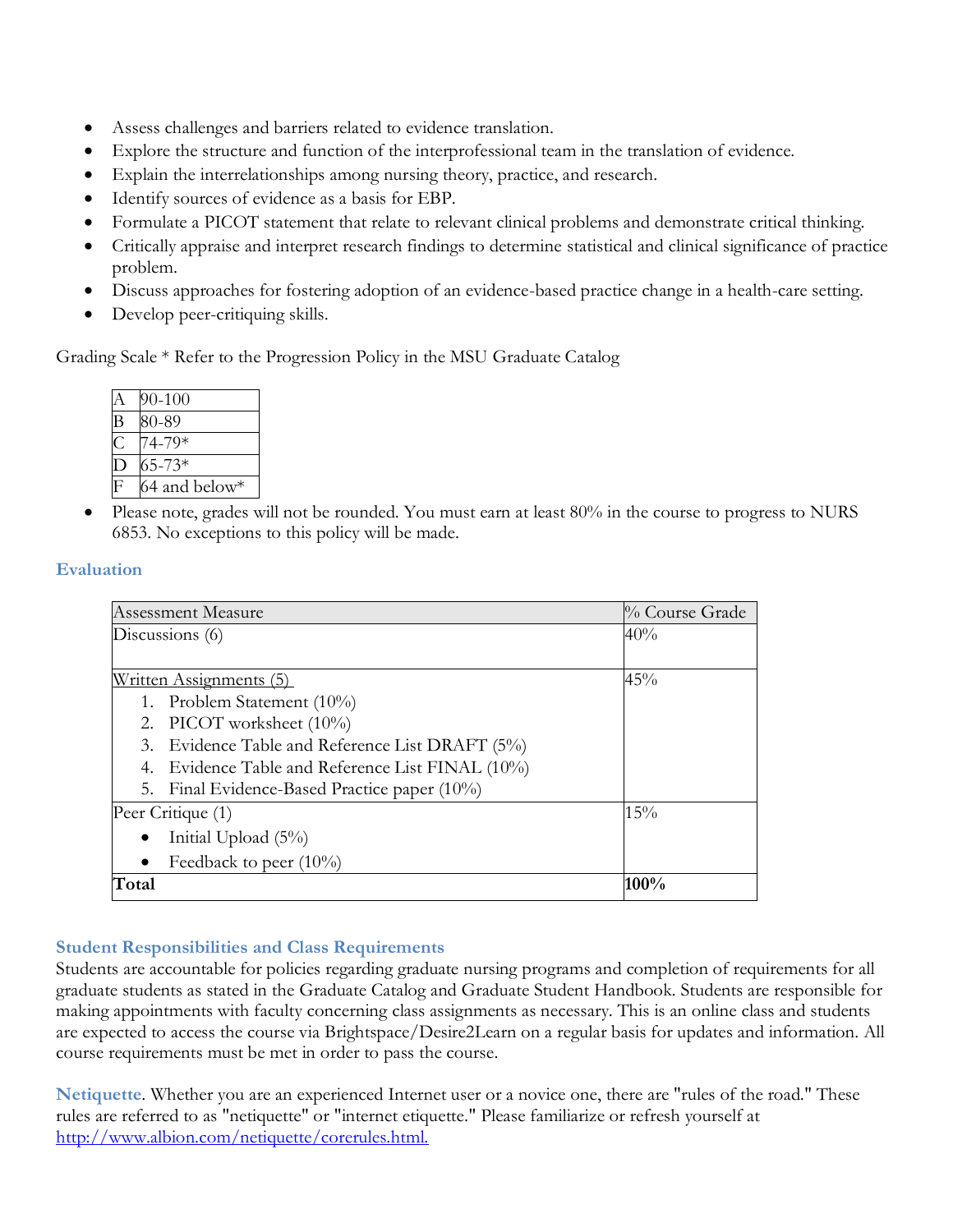**Submitting written assignments**. Attach your assignments as Word documents when you post them in the Dropbox section of Brightspace/Desire2Learn. Please make sure your assignments are in Word 2007 or newer. All assignments will be evaluated by Turnitin to check for plagiarism. When saving an assignment, save as your last name, first initial.\_name of assignment. (Example: Smith, J. Problem Statement)

Always keep a copy of your assignments for your own records. All assignments should be submitted in APA 7<sup>th</sup> edition format. All assignments are due at 11:00 pm on the day due unless otherwise specified. If turned in late, 10 points will be deducted per day, up to three days. If the assignment is more than three days late, a zero (0) will be given.

Timely grading of assignments will be provided. Assignments will be graded and returned to the student within one (1) week of the date due. If there will be a delay, you will be notified via D2L News**.**

### **Coursework**

All coursework should be the work of the student, including discussion posts. Cheating, collusion, and plagiarism are not tolerated. Any incidence of cheating, collusion or plagiarism is subject to penalty and failure of the course.

**Discussions:** Please review the due dates on the course calendar. For full credit, students must provide at minimum three substantive posts: one (1) to the initial question or topic by Wednesday evening and a minimum of two (2) substantive responses to your student colleagues and/or professors by Sunday evening.

Providing a substantive response means thoughtful and evidence-based responses to your peers. Do not just agree with your classmates, but rather bring more to the conversation to extend the discussion. Also, please do not cut and paste material from other sources. Your posts and responses to peers should be your own thoughts with references to cite others' work.

You will be expected to provide substantive posts and responses to your peers utilizing appropriate resources and formatting your posts in APA 7th edition formatting. Do not cut and paste from other sources to the discussion boards. Discussion postings will need to be wholly your own work with citations to support the use of others' work. Be sure to utilize the discussion grading rubric.

## **Course Orientation**

The best way to get oriented to the course is to read the syllabus! In addition, each student should become familiar with the Brightspace/Desire2Learn layout, i.e. how to access the discussion board and submit assignments. If you have questions about the course content, please post your question in the Discussion Board on Brightspace/Desire2Learn under the topic of "Questions for the Professor".

## **Desire2Learn Based Readings and Content Modules**

The primary purpose of providing additional readings and learning exercises is to supplement the accompanying texts. They are not intended as a substitute for the text information. It is intended to assist students in assimilating and integrating facts and ideas from the text and to provide additional information and current trends in prescribing.

## **Academic Dishonesty**

All students are expected to pursue their scholastic careers with honesty and integrity. Academic dishonesty includes, but is not limited to, cheating on a test or other course work, plagiarism (offering the work of another as one's own), and the unauthorized collaboration with another person. Students found guilty of dishonesty in their scholastic pursuits are subject to penalties that may include suspension or expulsion from the University.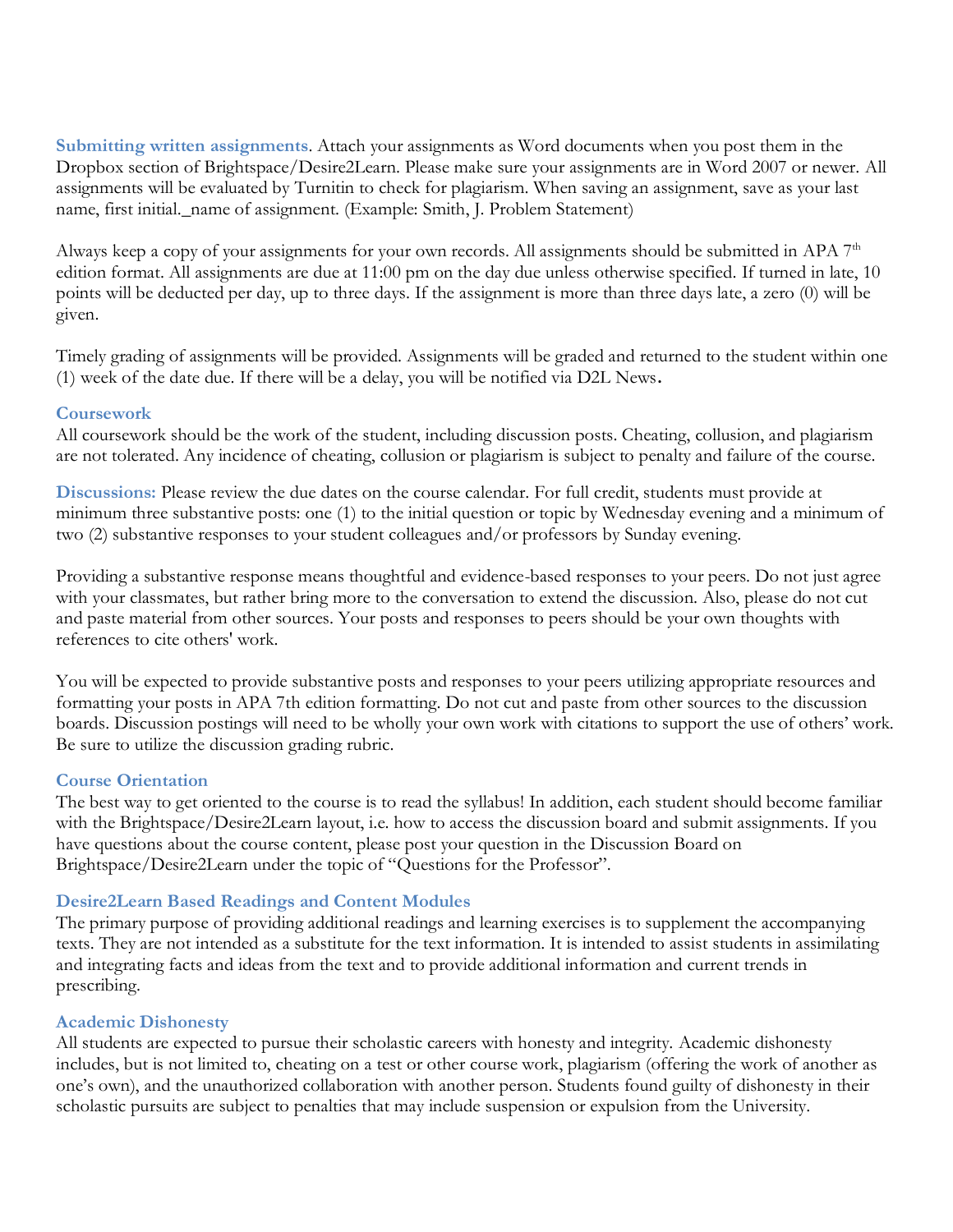*By enrolling in this course, the student expressly grants MSU a "limited right" in all intellectual property created by the student for the purpose of this course. The "limited right" shall include but shall not be limited to the right to reproduce the student's work product in order to verify originality and authenticity, and for educational purposes.*

NURS 6843 adheres to the *MSU Code of Student Conduct*. Academic dishonesty, however small, creates a breach in academic integrity. A student's participation in this course comes with the expectation that his or her work will be completed in full observance of the *MSU Code of Student Conduct*. Many components of NURS 6843 are designed to be highly interactive with students helping each other learn by providing a different point of view, much as would occur in a face-to-face classroom. Students are encouraged to take full advantage of the many resources available including online Desire2Learn course resources, internet sites, other textbooks and journals, faculty, and peers. This interactive collegial learning environment is conducive for life-long learning.

All components of NURS 6843 are designed to represent the efforts of each student INDIVIDUALLY and are NOT to be shared, copied, or plagiarized from other sources. When students submit their efforts for grading, they are attesting they abided by this rule.

Cheating includes, but is not limited to, (1) the use of any unauthorized assistance in taking quizzes, tests, or examinations; (2) dependence upon the aid of sources beyond those authorized by the instructor in writing papers, preparing reports, solving problems, or completing other assignments; or (3) the acquisition of tests or other academic materials belonging to the university faculty, staff, or students without permission. Plagiarism includes, but is not limited to, the use of published or unpublished works of another person – by paraphrase or direct quotation – without correct citation in the text and on the reference list. The use of materials generated by agencies engaged in "selling" written papers is also plagiarism. For this course, students found to plagiarize on any assignment or discussion will receive a zero for that assignment or discussion. A second incident of plagiarism by the same student will result in a grade of "F" for this course.

## **American Disability Act (ADA)**

Midwestern State University (MSU) does not discriminate on the basis of an individual's disability and complies with Section 504 and the Americans with Disabilities Act in its admission, accessibility and employment of individuals in programs and activities.

MSU provides academic accommodations and auxiliary aids to individuals with disabilities, as defined by law, who are otherwise qualified to meet academic and employment requirements. For assistance call (940) 397-4618 or 397- 4515. Please see the instructor outside of class to make any arrangements involving special accommodations. It is the student's responsibility to declare any disabilities. After declaration, preferably at the beginning of each semester, the student needs to contact individual instructors to determine any reasonable accommodations that may be required.

## **Campus Carry Policy**

Senate Bill 11 passed by the 84<sup>th</sup> Texas Legislature allows licensed handgun holders to carry concealed handguns on campus, effective 1 August 2016. Areas excluded from concealed carry are appropriately marked, in accordance with state law. For more information regarding campus carry, please [refer to the University's webpage](http://mwsu.edu/campus-carry/rules-policies). If you have questions or concerns, please contact MSU Chief of Police Patrick Coggins at [Patrick.coggins@mwsu.edu.](mailto:Patrick.coggins@mwsu.edu)

#### **Adding and Dropping Courses**

A graduate student who wishes to change a schedule by either dropping or adding a course must first consult with his/her Program Coordinator. Refer to the Graduate Catalog for additional information on adding and dropping courses.

#### **You will need these textbooks for EBP I and II**